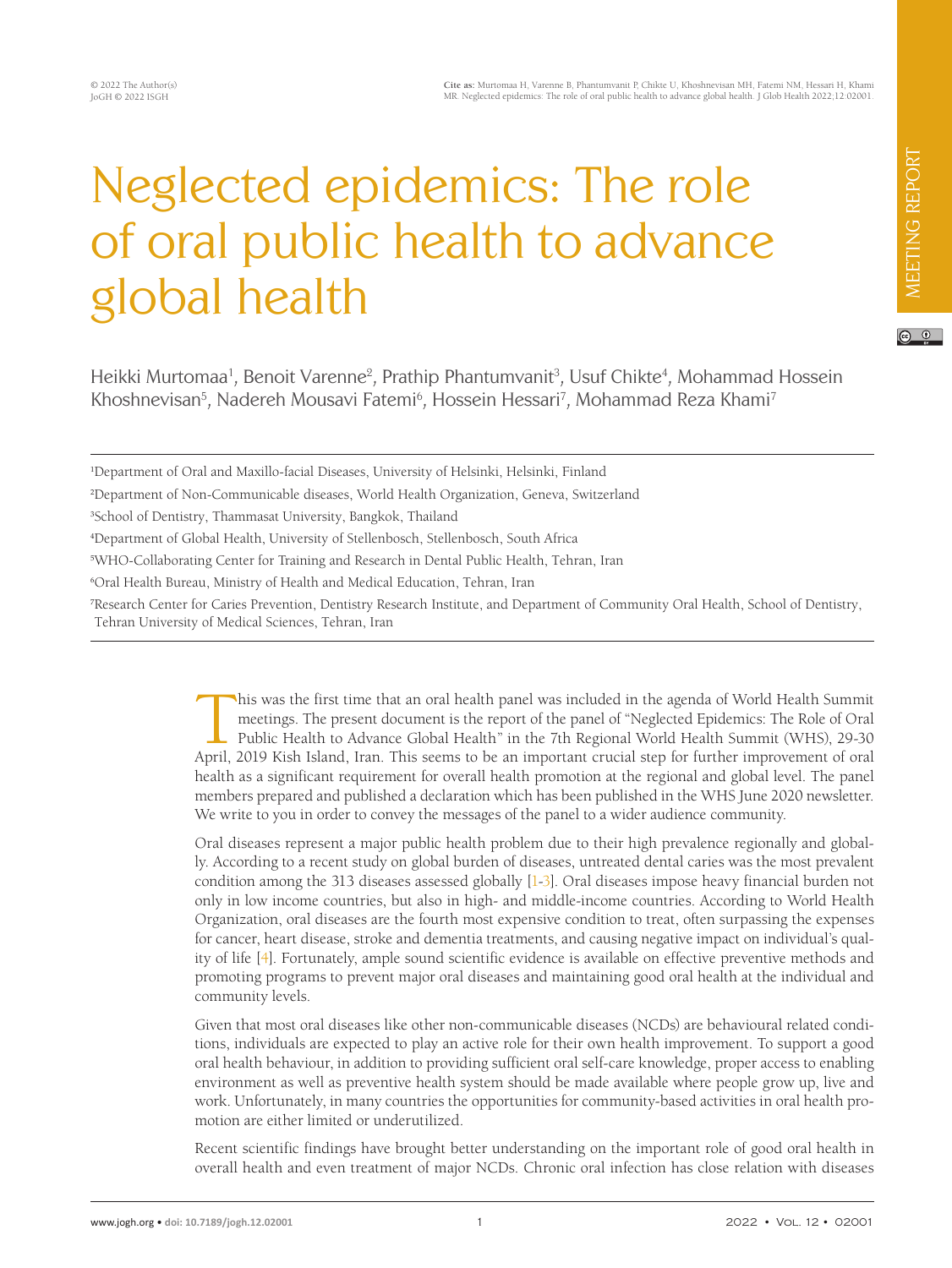

**Photo: Oral health panel, at World Health Summit.**

like atherosclerosis, heart diseases, respiratory diseases, malignancies and pregnancy complications such as premature births and low birth-weight [\[5-](#page-2-3)[9\]](#page-2-4). It has also been well documented that diabetes and chronic kidney disease (CKD) have two-way relationship with untreated gum disease [\[10](#page-2-5)[-12](#page-2-6)]. Without prevention and proper treatment (eradication of oral infections) both systemic conditions will further intensify the burden of oral diseases.

On the other hand, oral diseases share the same risk factors with major NCDs as described in Common Risk Factor Approach. Conditions such as cardiovascular diseases, chronic respiratory diseases, cancers and diabetes as well as obesity are like oral diseases: all affected by tobacco use, harmful use of alcohol, and unhealthy diet which are mostly preventable [\[13](#page-2-7)[-17](#page-2-8)]. Successful prevention of oral diseases can reduce the burden of NCDs at

the national, regional and global levels. Inter-professional collaboration can perfectly pave the way for controlling NCD's common risk factors and improving not only the oral health but promoting the overall health and well-being.

Oral health professionals including dentists, dental therapists, hygienists, and dental academics, together with other health professionals can play more effective role in controlling the burden of NCDs at the community level, as emphasized in UN Sustainable Development Goals (SDG17) [\[18](#page-2-9)]. Delegating prevention and essential primary oral health care to oral health auxiliaries and in some extend to community (or primary) health workers can successfully control oral diseases in dental facilities, schools and communities to improve and promote oral health effectively.

The presentations and discussions in oral health panel at the World Health Summit, Regional Meeting of 2019, deemed the followings items important enough for improving and maintaining good oral health. Therefore, requesting kind attention of all health care providers and policy makers to the following points:

- 1. Oral diseases as a neglected NCD is currently considered a "silent epidemic", putting heavy burden on general health, deserving special attention by all relevant constituents.
- 2. Oral health is a fundamental human right and it should be an integral part of Universal Health Coverage (UHC) within the global health agenda.
- 3. Oral health strategies should be included in all health policies.
- 4. To address essential oral health needs of a population through UHC, adequately trained oral health personnel with appropriate educational backgrounds should be available.
- 5. In order to address Sustainable Development Goals (SDGs), a proper oral health (SDG 3) [\[18](#page-2-9)] for all social strata (SDG 10) [\[17\]](#page-2-8), through well-organized oral health services including primary health care (PHC) is essential.
- 6. In line with Common Risk Factor Approach, preventing the consumption of high sugar intake of foods and drinks, tobacco use, and harmful use of alcohol are particularly recommended.
- 7. The health care professionals should encourage good oral health knowledge and practice for prevention of oral diseases. Therefore, oral health should be included in the training of all medical professional.
- 8. Considering the high prevalence of oral diseases in the Eastern-Mediterranean Region, the NCD departments should include and support oral health strategies with high priority.
- 9. The 21 countries in the Eastern-Mediterranean Region would highly benefit, if a regional oral health advisor is appointed at the regional office (EMRO).
- 10. Innovative oral public health research should be supported equally if not more than clinical research, with more priority and sufficient resources by the Ministries of Health, dental schools and research institutions.